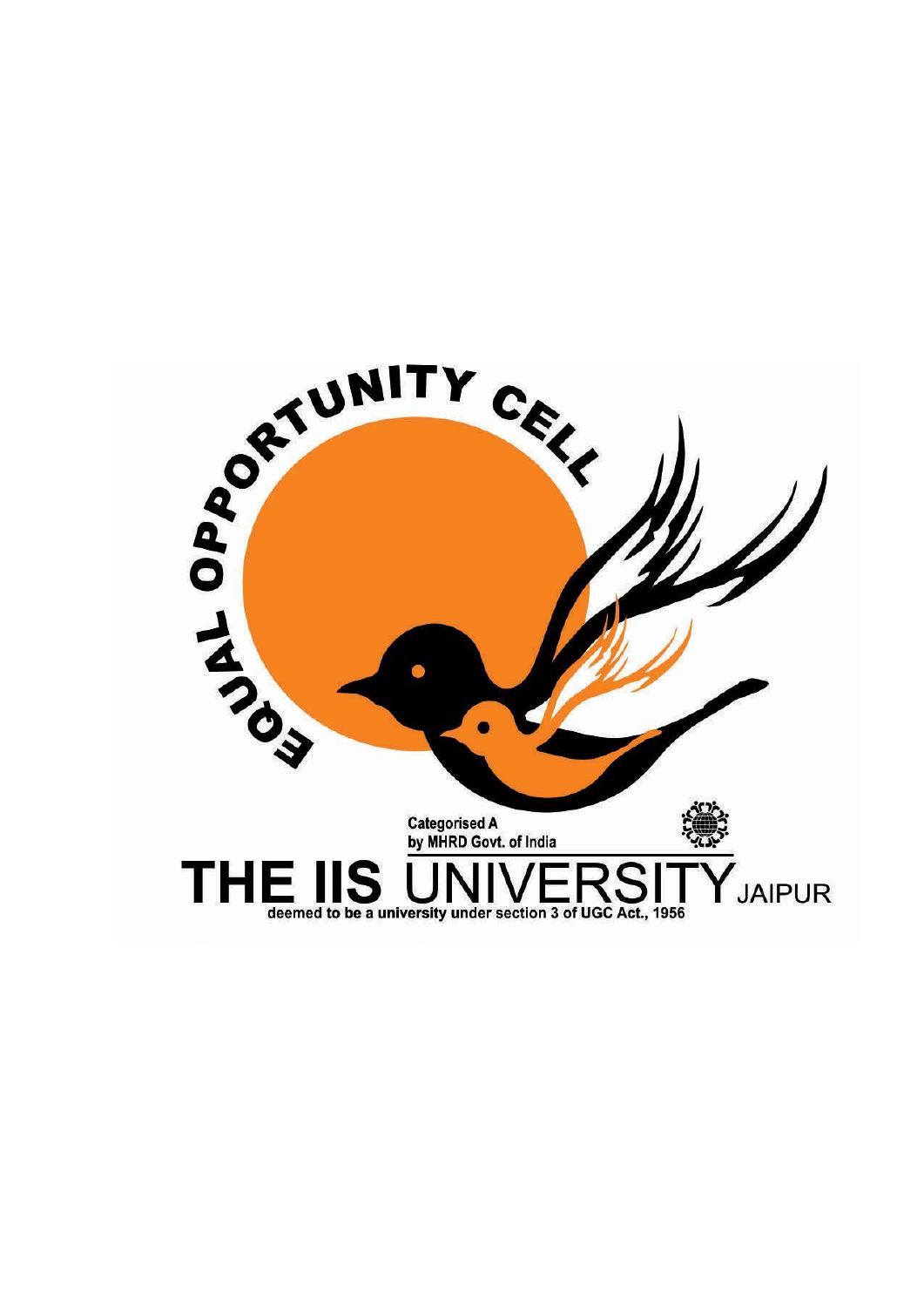## **Introduction**

The IIS University has introduced this Cell to curb down the deprivations that the marginalized groups, identified as SCs, STs, OBC (non-creamy layer), minorities, physically challenged, face barriers of denial of access to materials, cultural and educational resources and to promote the deserving, yet socially disadvantaged students. The Institution has been conferred with grants and scholarships, during its Autonomous status, for students to give them an opportunity to excel in preferred fields. These scholarships have been a huge motivation to introduce a separate unit which will work specifically towards the promotion of female students coming from these social groups. Currently, the Cell is catering to the needs of almost 400 students at The IIS University.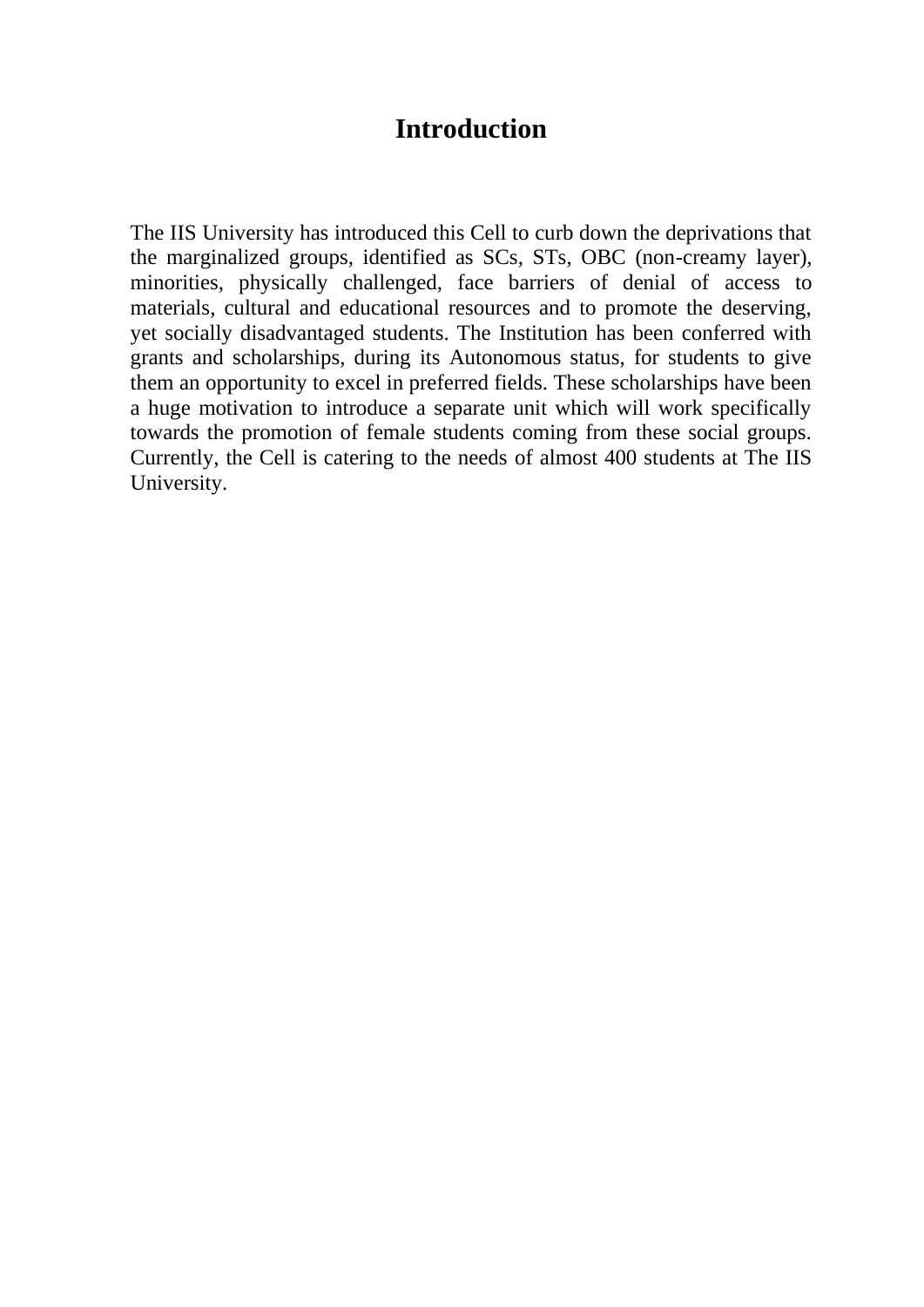# **Aims and objectives**

1. To provide guidance and counseling to students with respect to academic, financial, social, and other matters and to oversee the effective implementation of policies and programs for disadvantaged groups.

2. To adopt measures to ensure due share of utilization by SC, St, OBC, minorities in admissions, recruitments (teaching and non-teaching posts) and to improve their performances.

3. To orient them for scholarships, test and programs which will help them receive financial support from State/Central Government and to organize interface with well-established/leading academicians from the same categories regularly so that the students are motivated towards achieving their goals.

4. To make efforts to sensitize the academic community regarding the problems associated with social exclusion as well as aspirations of the marginalized communities.

 5. To provide them access to opportunities thorough guest-lectures and broaden their knowledge.

6. To introduce to them, social welfare schemes offered by the State Government for the betterment and promotion of these classes.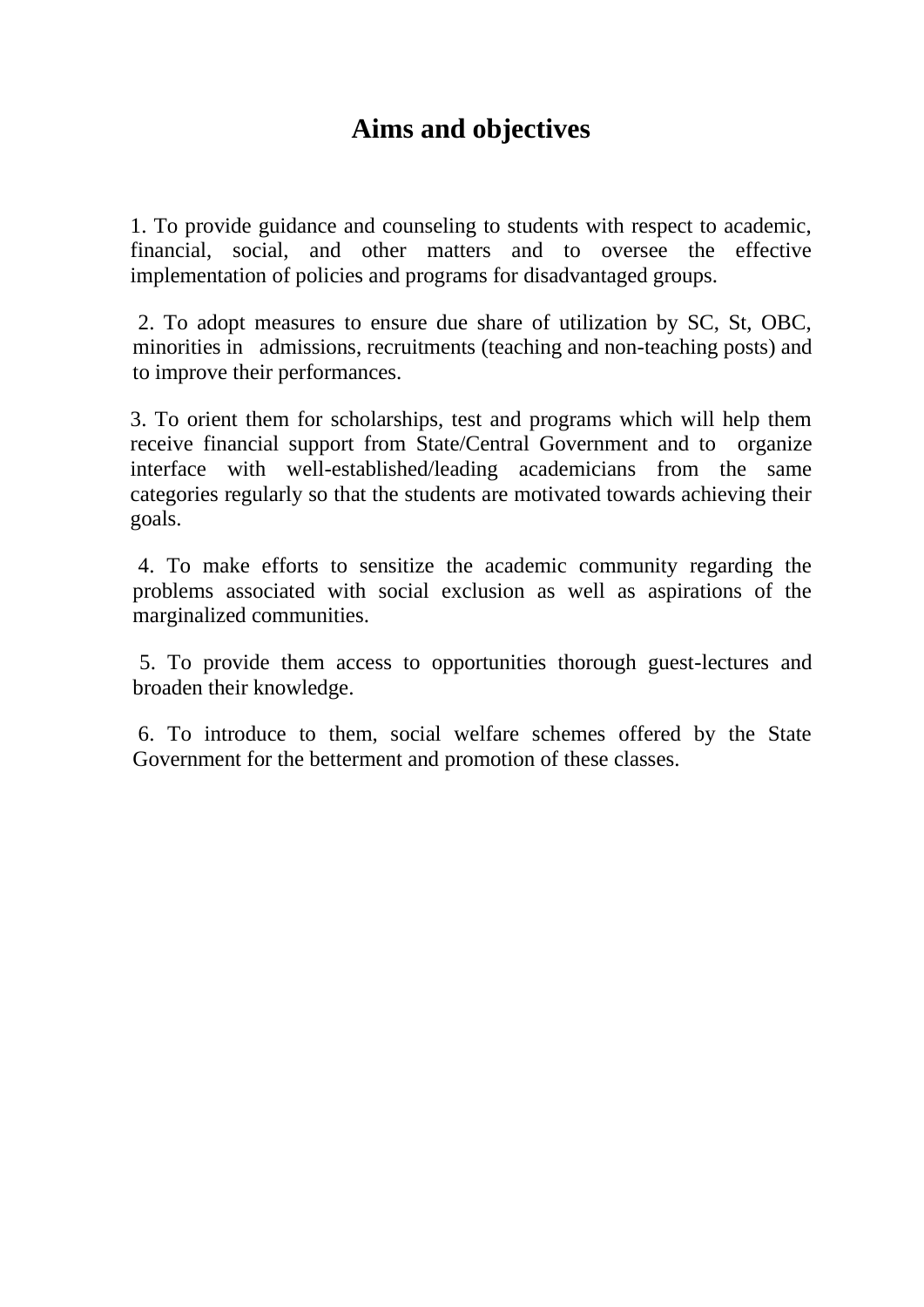### **IIS (Deemed to be University) Jaipur, Rajasthan Orienting students about Equal Opportunity Cell Talk By Professor K. S . Sharma**

A talk was organized at the IIS (Deemed to be University) on 7 January 2021 by the Equal opportunity Cell on online platform . The speaker was Prof. K. S . Sharma Advisor, IIS (Deemed to be University). He apprised the students about the purpose of having EOC in the university. It is meant to address the issues relate students belonging to Schedule Caste/Schedule Tribe, Other Backward Caste, minorities, Persons with Disabilities (PWDs) & women on a continual basis. The main objective of the Equal Opportunity Cell is to help and empower the persons with disabilities, students to participate fully in the academic, intellectual, social, and cultural life of university on an equal basis. The talk was carved out with the design of bringing together the resources and special schemes available for the SC, ST, OBC, Minorities and Divyangjan.

He counseled the young minds that to provide equal status to these disadvantaged groups special privileges have been accorded in our constitution, but we still need to actively participate to reap maximum benefits of them.

He spoke on Economic Development and Women Empowerment focused on women's sense of self-worth and their right to have access to opportunities and resources in our society to ensure the Sustainable Development of the country.

Dr. Deepika Singh, Nodal Officer, Equal Opportunity Cell, IIS University proposed a formal vote of thanks and boosted the morale of the students .

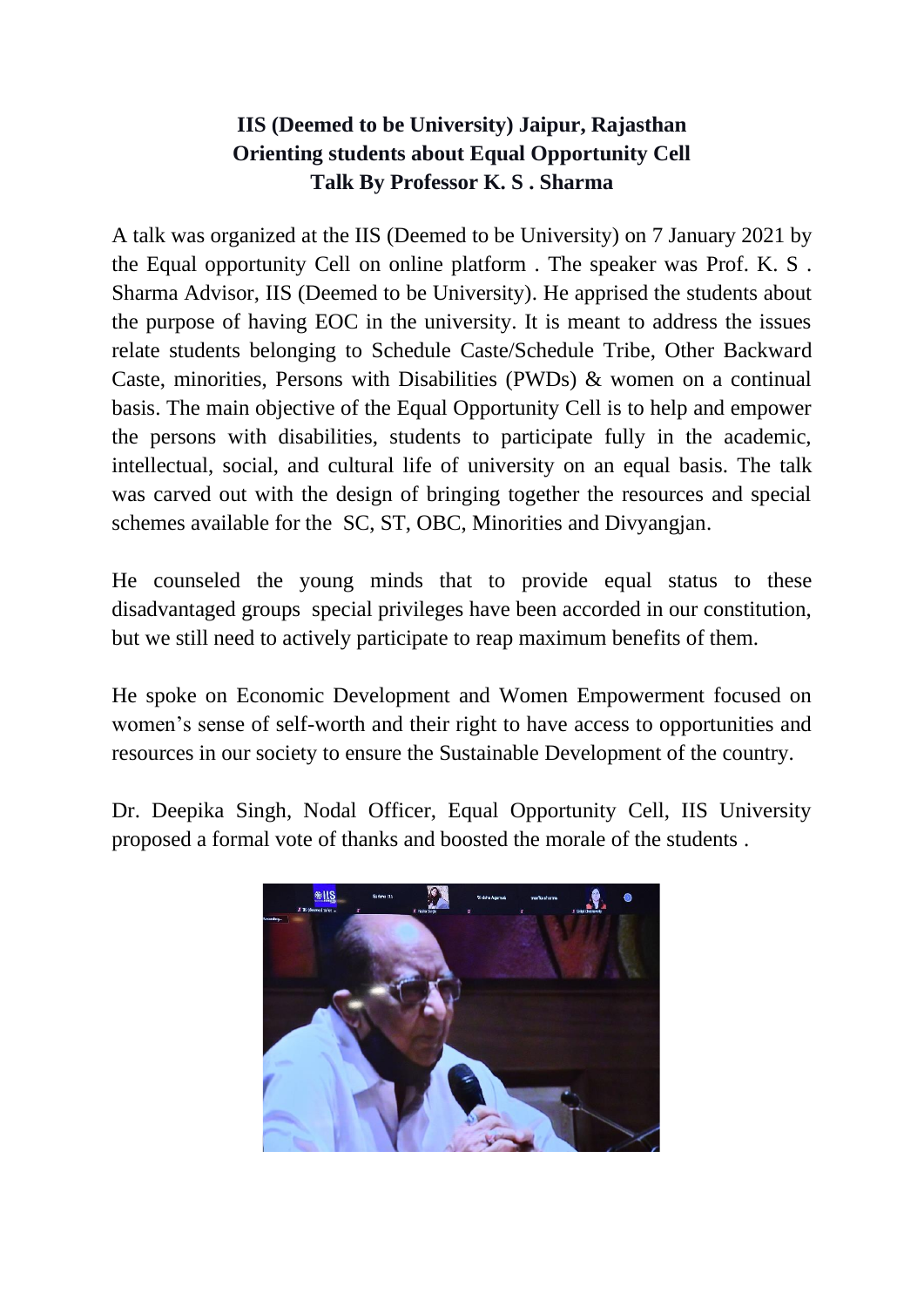#### **IIS (Deemed to be University) Jaipur, Rajasthan Celebration of International Women's Day organized by Centre for Women's Studies, Equal Opportunity Cell and NSS Units in Collaboration with Connect Signal (NGO)**

On the occasion of International Women's Day, Centre for Women Studies, Equal Opportunity Cell and NSS Units organized an event to celebrate social, economic , cultural and political achievements of women the role of women and to raise awareness about equality for women on 8th March 2021. The programme started with a formal welcome address by Dr. Ashok Gupta, Chancellor, IIS(deemed to be University)Jaipur through which he expressed the importance of recognizing the determining roles played by women in all societies. After the welcome address Dr. Sunil Chaturvedi, Secretary, Connect Signal was invited to speak about the NGO Connect Signal that proved monumental in making women self –reliant and giving them a platform for livelihood generation .Connect Signal was started in 2016 as a part of initiative taken by Bosch India under their social engagement programme. The agenda was to generate opportunities for livelihood to empower for women and help them become self-sufficient. In the two villages that have been adopted by Connect Signal , they carried out extensive work by through social mapping to identify the chances and scope of activities that can prove to be lucrative to the women living in that area. He talked about the exemplary case of Mohanpura village where through the initiatives of Connect Signal women transformed their lives .Mohanpura village is in proximity to Sitapura Industrial area which is the hub of garment industry. Modules were designed to train women under 'Fit to Industry', a 45-day short-term programme . Over 100 women have been trained to take up jobs in the garment industry. For all those women who couldn't commute to city, a Common Facility Centre was set up so that they can contribute and become economically independent. The women mastered the skills of block printing, bag making and stitching. Connect Signal has diversified its approach wherein women artisans are not only upgrading their skills but are also focusing on selling their product via exhibitions. The idea has also led to elimination of the middlemen thereby empowering women. The initiatives of the NGO seem inspirational and tell us how women can outgrow various challenges around them.

Dr. Saumya Gurjar, Mayor ,Jaipur Greater Nagar Nigam spoke few words of motivation .As she holds an eminent position, her thoughts were deep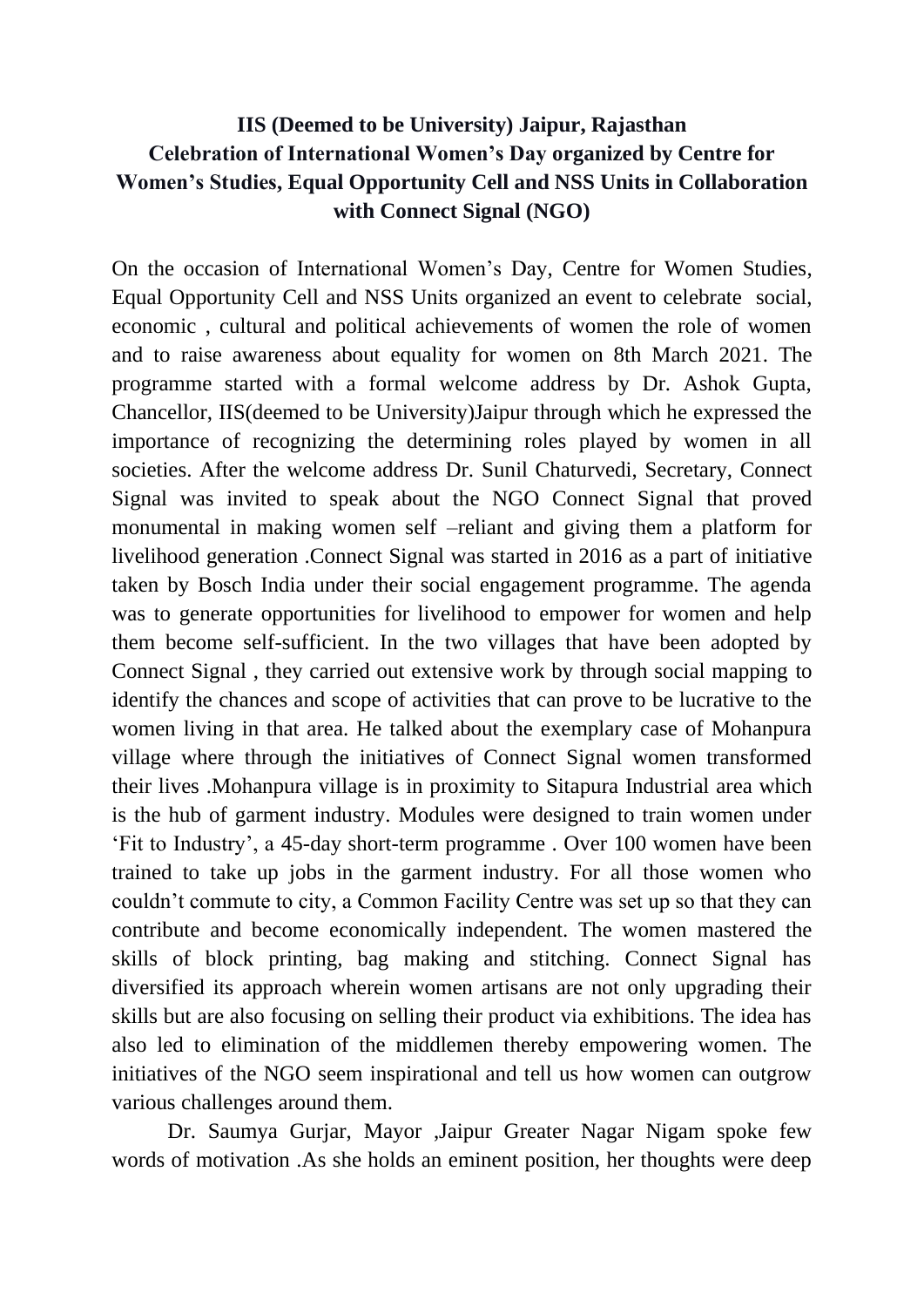and impactful .Her stand of the idea of women empowerment really filled the minds of the students with vigor and hope. She drew instances from epics and the current scenario to justify that how women need to believe in themselves because nothing is impossible. She on one hand agreed that women face challenges in all walks of life and on other hand she seemed optimistic about the present-day women who are proving themselves in all the fields.

Towards the end of the programme, women from the villages namely Bassi and Mohanpura were presented mementos for their commendable work in contributing towards the garment industry of Jaipur. In the back lawns of the university, all the resource persons ,college authorities ,faculty members and students visited the exhibition that honored the skills of female artisans .One could look at bags and clothes all reflecting the famous block print, gotta patti work and bandhej that are a huge part of Jaipur's cultural identity. At last, the students of NSS performed a nukkad natak that focused on the multiple challenges which women face at all levels of the society , their performance mirrored the society's attitude towards women as the norms are differential and discriminatory not allowing them to realize their full potential. Overall, the event was educational and motivating to the students and the faculty as the true spirit of women empowerment lies in valuing the contribution of women